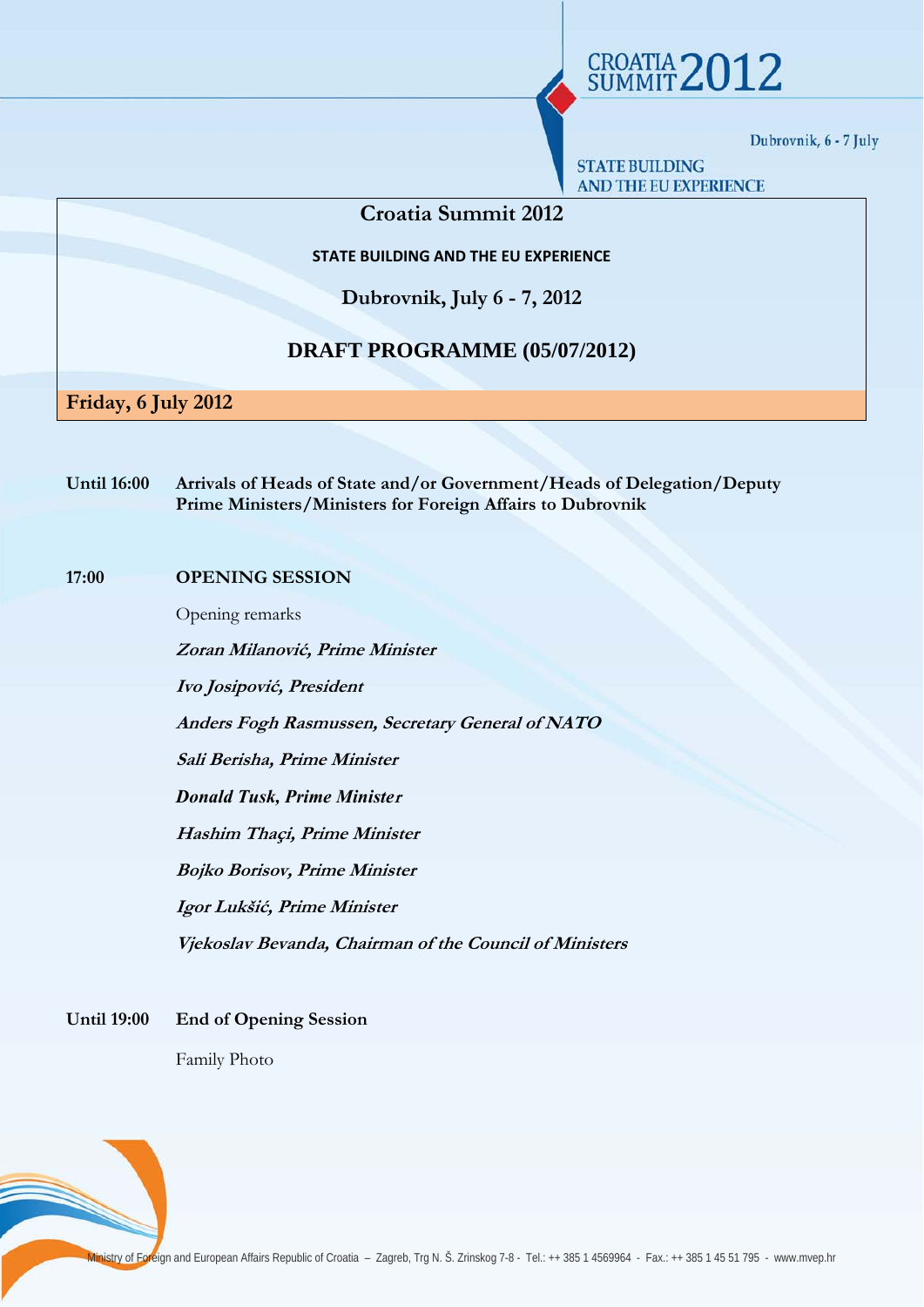**CROATIA 2012** 

**STATE BUILDING AND THE EU EXPERIENCE** 

**(19:10–19:50) Possibility for bilateral meetings**

**20:00 Reception and Dinner** 

# **Saturday, 7 July 2011**

**08:45 – 09:00 Opening remarks**  *Philip Gordon, Assistant Secretary of State for European and Eurasian Affairs* 

#### **9:00 – 10:30 Panel Session (I)**

#### **EU perspective as a Driving Force for Social and Political change**

The perspective of the EU membership to which all the countries of the region are aspiring for has proved to be the main motivator and generator for social and political reforms. Successful EU enlargement policy has given and continues to give the confidence and strong incentive to regional cooperation and transformation of the countries of the region into modern democratic societies fully embracing European standards and values. Joining the EU next year as its 28th Member State, Croatia can best testify to the transformation force brought along by the prospect of becoming a member of the EU.

*Moderator: Ivan Krastev, Chairman of the Centre for Liberal Strategies*

Introductory remarks\*

*Branko Grčić, Deputy Prime Minister and Minister of Regional Development and EU Funds* 

*Zlatko Lagumdžija, Vice Chairman of the Council of Ministers and Minister of Foreign Affairs* 

*Miroslav Lajčák, Deputy Prime Minister and Minister of Foreign Affairs* 

*Edgars Rink***ē***vičs, Minister of Foreign Affairs*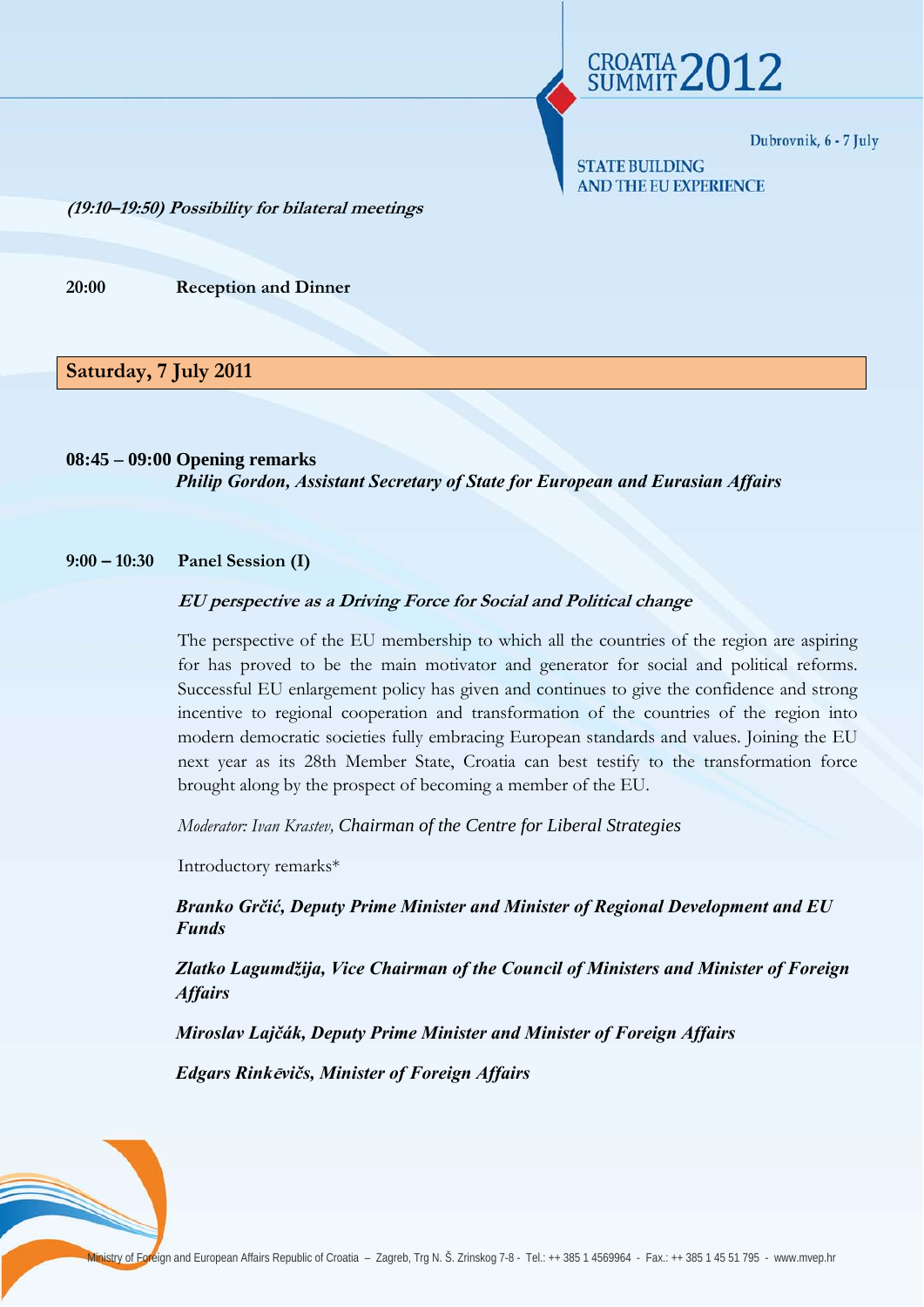**CROATIA 2012** 

**STATE BUILDING AND THE EU EXPERIENCE** 

*Nikola Poposki, Minister of Foreign Affairs Kostyantyn Gryshchenko, Minister of Foreign Affairs Lucinda Creighton, Minister of European Affairs Marta Dassù, Under-Secretary of State Stefano Sannino, Director-General for Enlargement, European Commission* 

*Break* 

### **10:45 – 12:15 Panel Session (II)**

## **State Building in Post conflict Societies - Political and Security Challenges**

Among the challenges posed by the world of today, the spill-over effect of various crises is certainly one of the major ones, thus calling for a higher level of coordinated international engagement. In order to avoid the multiplication of security threats, attention must be paid to state building in post-conflict societies as a tool for preventing political and security crises from arising, which entails establishing a necessary framework for democratic developments.

*Moderator: Gerald Knaus, Chairman of the European Stability Initiative*

Introductory remarks\*

*Vesna Pusić, Minister of Foreign and European Affairs*  **Ranko Krivokapić, President of the Parliament Karl Erjavec, Deputy Prime Minister and Minister of Foreign Affairs János Martonyi, Minister of Foreign Affairs Enver Hoxhaj, Minister of Foreign Affairs Tornike Gordadze, Deputy Minister of Foreign Affairs Pierre Vimont, Secretary-General of the European External Action Service**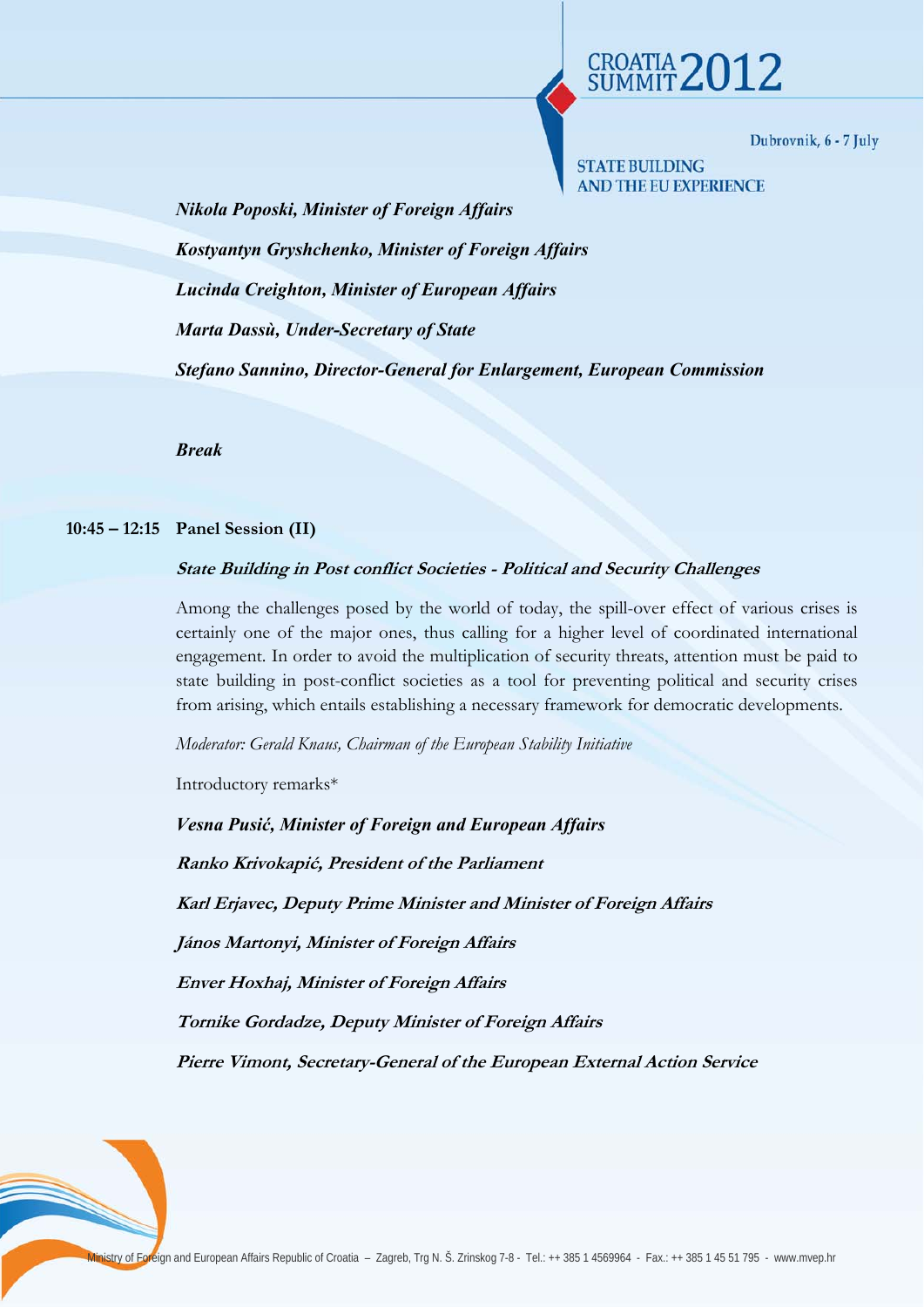CROATIA 2012

**STATE BUILDING AND THE EU EXPERIENCE** 

**Valentin Inzko, High Representative for Bosnia and Herzegovina** 

**Peter Sørensen, European Union Special Representative and Head of the EU Delegation to Bosnia & Herzegovina** 

**Break** 

## **12:30 – 14:00 Panel Session (III)**

## **Partnership and Institution Building in the Southern Mediterranean**

Following the vast upheavals in the Southern Mediterranean, we have now entered the next phase, namely that of undertaking all the necessary steps in order to ensure democracy and political freedoms in the countries which have recently undergone or are still undergoing deep transformation. The Croatia Summit presents another platform to discuss opinions and visions on the future engagement of the international community in building partnerships and institutions in Europe's southern neighbourhood*.* 

*Moderator: Jaques Rupnik, Director of Research at Centre for International Studies and Research*

Introductory remarks\*

*Radimir Čačić, First Deputy Prime Minister and Minister of Economy* 

**Michael Spindelegger, Vice Chancellor and Minister of European and International Affairs** 

*Beşir Atalay, Deputy Prime Minister* 

**Ashour Ben Khaial, Minister of Foreign Affairs and International Cooperation**

*Saad-Eddine Al-Othmani, Minister of Foreign Affairs* 

**Carl Bildt, Minister of Foreign Affairs**

**Štefan Füle, European Commissioner for Enlargement and European Neighbourhood Policy** 

**George Iacovou, Presidential Commissioner**